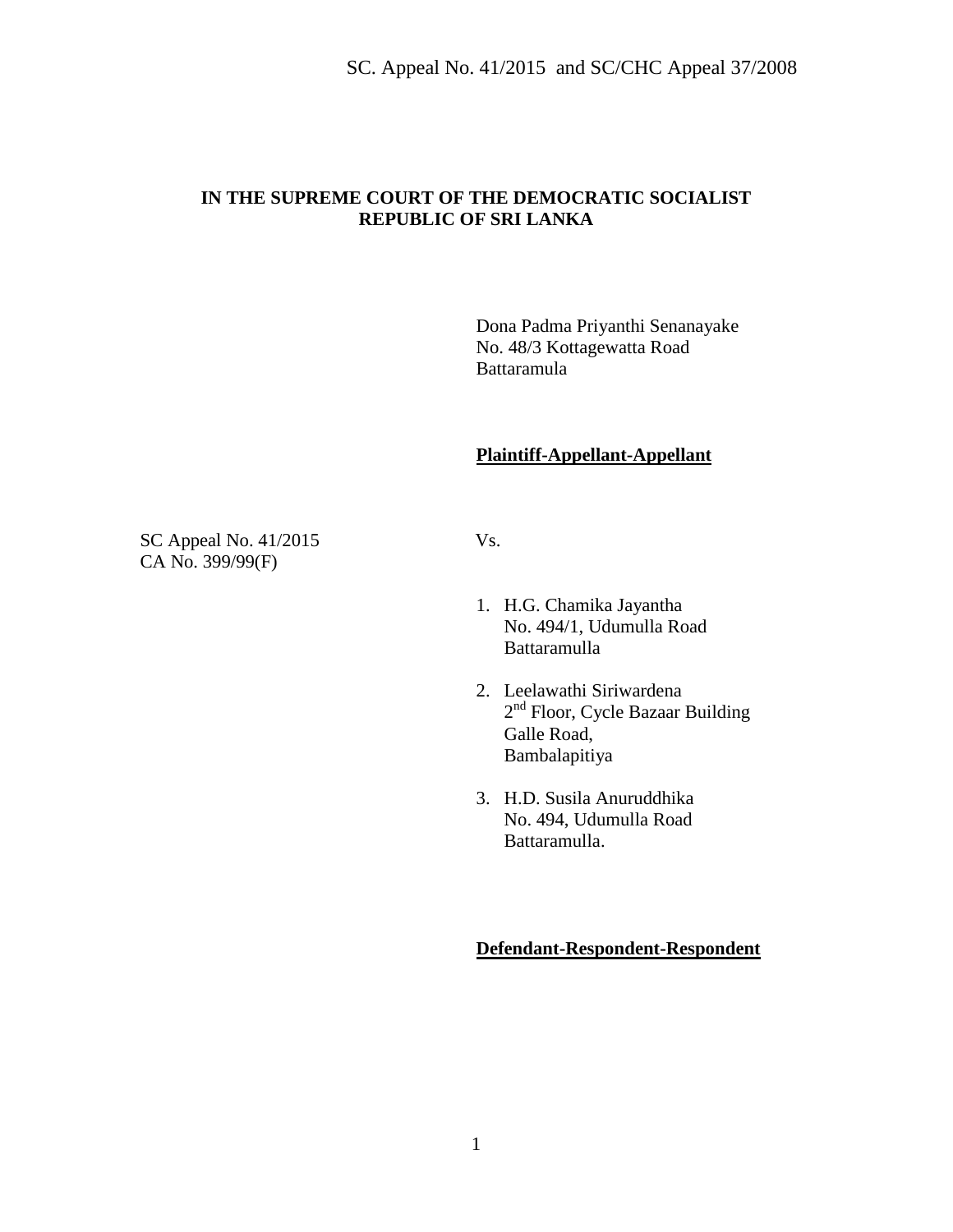#### **IN THE SUPREME COURT OF THE DEMOCRATIC SOCIALIST REPUBLIC OF SRI LANKA**

In the matter of an Appeal to the Supreme Court under section 5(1) of the High Court of the Provinces (Special Provisions) Act No. 10 of 1996 read together with section 6 thereof and sections 754(1) read together with sections 755(3) and 758 of the Civil Procedure Code.

Mohamed Woleed Mohamed Zawahir No. 103, Sirikulam Watta Mallawapitiya.

#### **Plaintiff-Appellant**

SC CHC Appeal No. 37/2008 Vs. HC (Civil No. 44/2007 MR

Amana Takaful Company Limited "Amana House" No. 550 , R.A. De Mel Mawatha Colombo 03

Head Office, Baddhaloka Mawatha Colombo 4.

#### **Defendant-Respondent**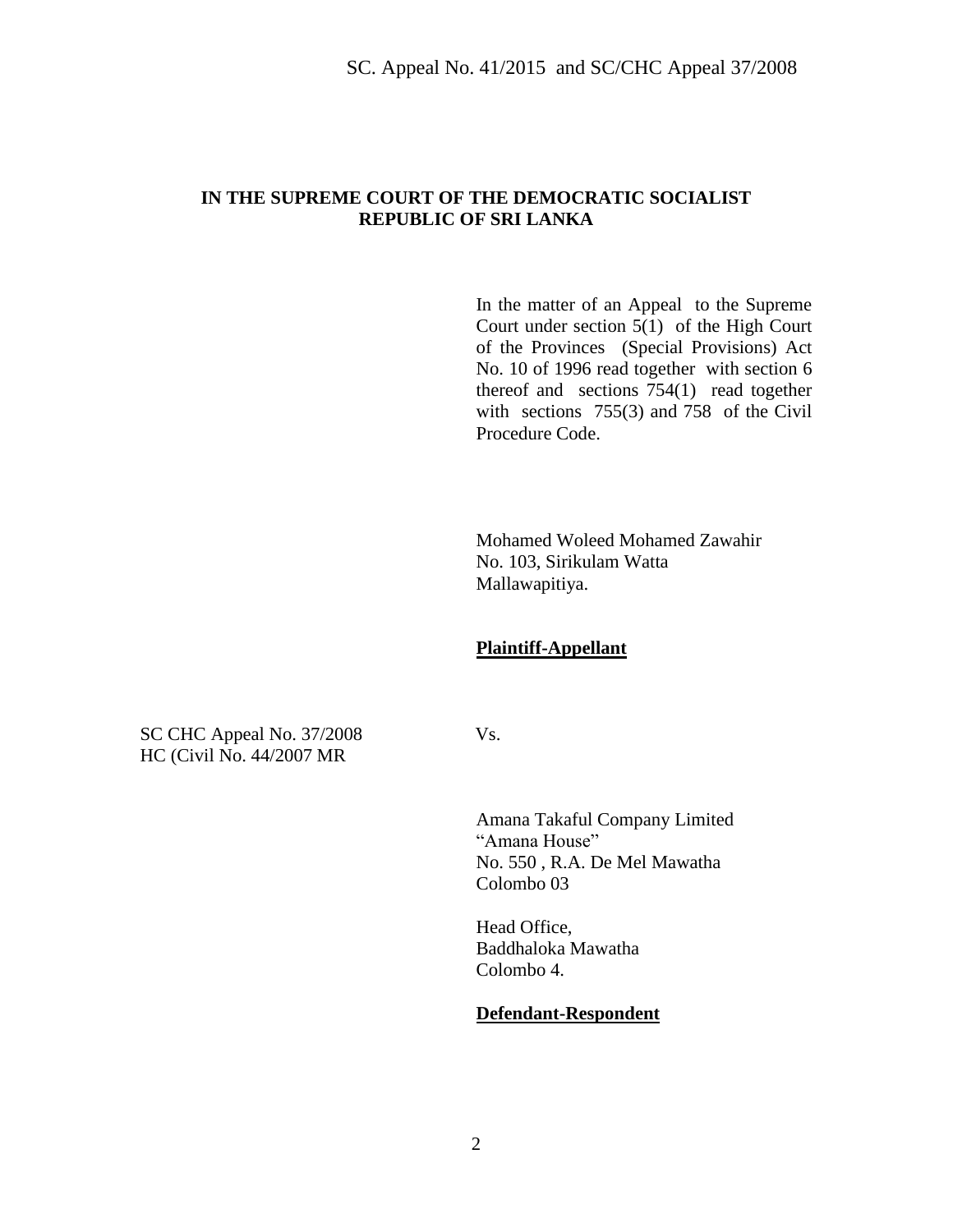| <b>Before</b>                          | Priyasath Dep, PC., C J.<br>S.E. Wanasundera PC., J.<br>Sisira J. de Abrew, J.<br>Priyantha Jayawardana PC.<br>Upaly Abeyrathne, J.<br>Anil Gooneratne, J.<br>K.T. Chitrasiri, J. |
|----------------------------------------|-----------------------------------------------------------------------------------------------------------------------------------------------------------------------------------|
| Counsel                                | Rohan Sahabandu , PC with Ms. Hasitha Amarasinghe for the<br>Plaintiff-Appellant-Appellant in SC Appeal No. 41/2015                                                               |
|                                        | Rasika Dissnayake with Rajith Hathurusinghe for the $1st$<br>Defendant-Respondent-Respondent in SC Appeal No.<br>41/2015.                                                         |
|                                        | Niranjan de Silva with Pravi Karunaratne and Nadine<br>Puvimanasinghe for Plaintiff-Appellant in SC CHC Appeal<br>No. 37/2008.                                                    |
|                                        | K. Kanag Iswaran, PC with K.M. Basheer Ahmed for<br>Defendant-Respondent in SC CHC Appeal No. 37/2008                                                                             |
| Argued on                              | 06.10.2016                                                                                                                                                                        |
| <b>Written Submissions</b><br>Filed on | $11.11.2016 \&$<br>15.12.2016                                                                                                                                                     |
| Decided on                             | 04.08.2017                                                                                                                                                                        |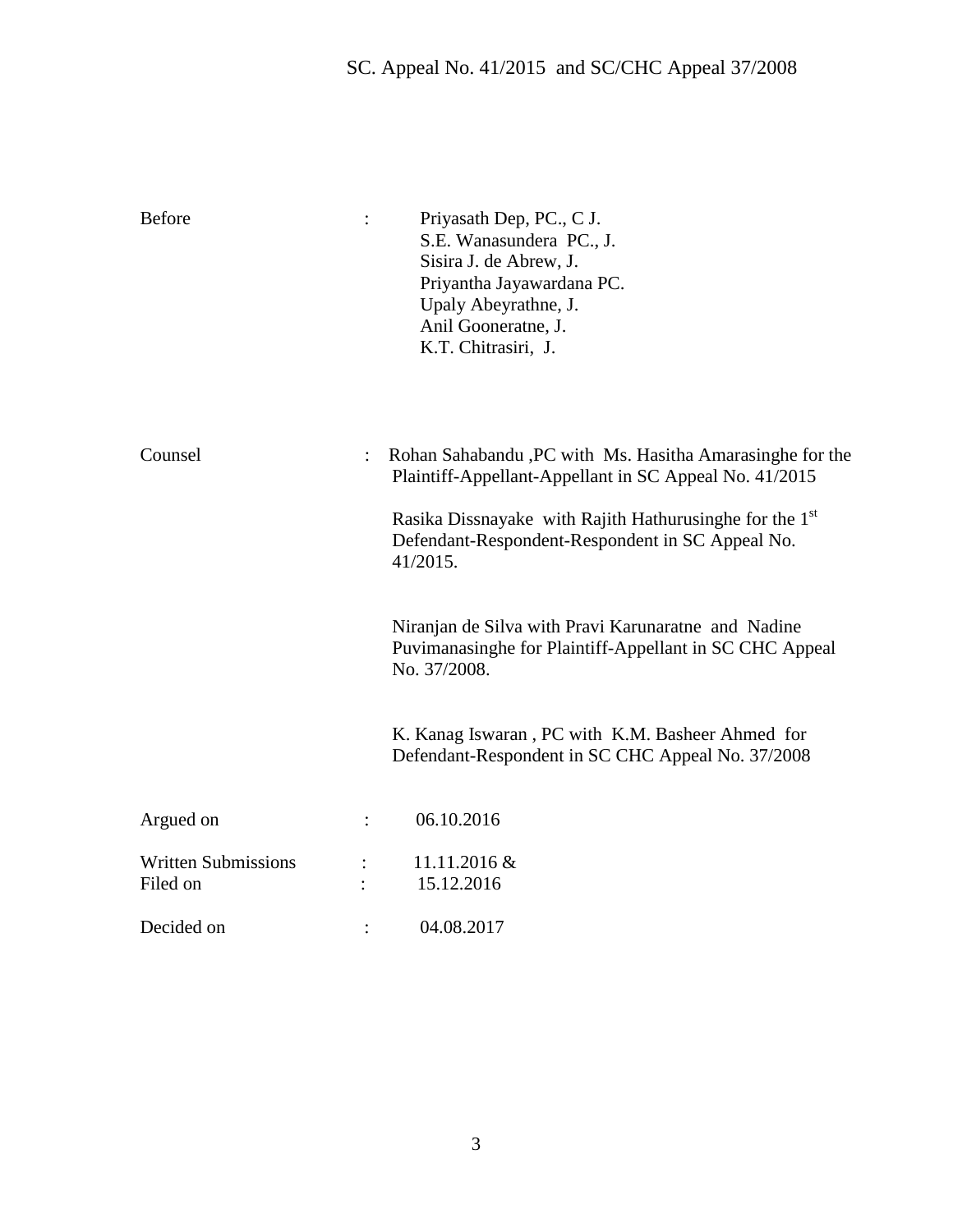## **Priyasath Dep, PC, CJ.**

SC Appeal No.41/2015 and SC/CHC Appeal 37/2008 were taken up together as the questions of law raised in both cases are identical and it was decided to deliver a single judgment.

## SC Appeal No. 41/2015

The Plaintiff instituted action on 03-10-1995 against the Defendant in the District Court of Colombo in Case No. 17633/L to demarcate the boundary. The case was taken up for trial and the court recorded the issues raised by the parties. The Defendant moved to take up issues Nos. 7-11 as preliminary issues. The learned District Judge decided to try issue No. 7 as a preliminary issue.

It is the position of the Defendants that the Plaintiff had failed to comply with section 40 (d) of the Civil Procedure Code when he failed to state in the plaint as to where and when the cause of action arose. The learned District Judge upheld the preliminary objections raised by the Defendants and dismissed the Plaintiff's action on 12.05.1999.

The Plaintiff appealed against the judgement to the Court of Appeal . When this matter was taken up for hearing in the Court of Appeal, the Defendants took up the position that the order made by the District Court is an interlocutory order and proper remedy to challenge the decision of the District Court is by way of a leave to appeal application and not by way of an appeal. Both parties made oral submissions and also filed written submissions.

It is the position of the Plaintiff that the order made by the District Judge is a final judgement. The Learned Counsel for the Petitioner submitted that when the District Judge delivered the judgement on 12.05.1999, Siriwardana vs. Air Ceylon Ltd. (1984) (1) SLR 286 had a binding effect and according to that judgement the order rejecting the plaint could be interpreted as a final judgement. Therefore, remedy is by way of an appeal.

However the case of Ranjith vs. Karunawathi which was decided in 1998 and reported in (1998) 3 SLR 232 is in conflict with Siriwardana vs. Air Ceylon Ltd. (supra) as it adopted a different approach. The learned Counsel for the Plaintiff submitted that Rajendra Chettiar vs. Narayanan Chettiar [2011] BALR 25 and[2011] 2 SLR 70 (decision of a bench consist of five judges) which was decided in 2010 has no application to this case as this case was instituted in 1995 and decided in 1999 and the appeal was filed in the same year. The Court of Appeal rejected the submissions of the learned Counsel for the Plaintiff and dismissed the Appeal on the basis that the order dismissing the action for failure to comply with section 40(d) of the Civil Procedure Code is an interlocutory order.

Being aggrieved by the order of the Court of Appeal, Plaintiff-Appellant-Petitioner filed this leave to appeal application seeking leave on following questions of law.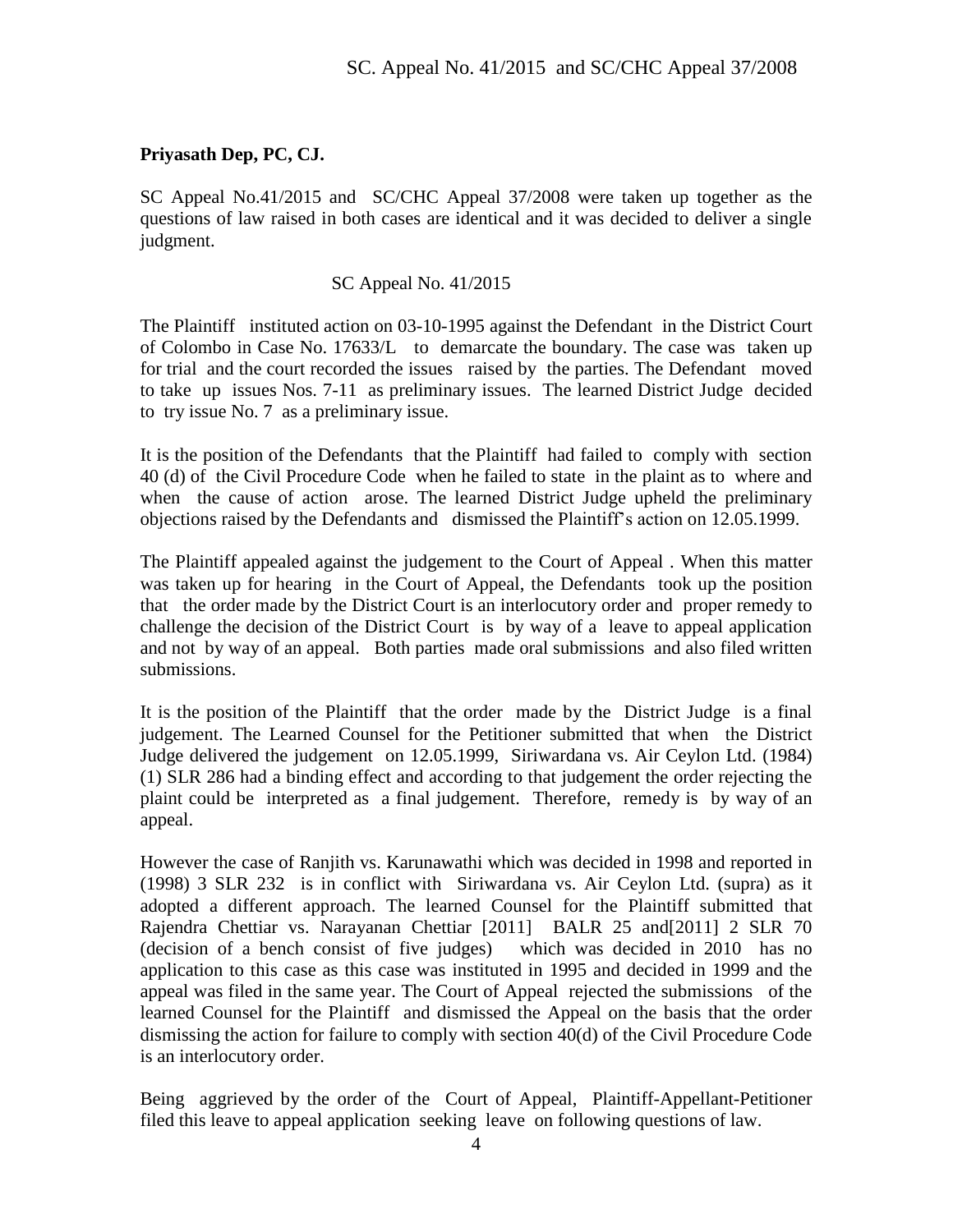- 1. Is the impugn order an interlocutory order or a final order?
- 2. Is the impugn judgement decided on 12.5. 1999 and Chettiar case was decided 10.6.2010 and the case law permitted the Plaintiff to appeal against the said order, could it be said that the appeal is misconceived in law?
- 3. Did the ratio in Chettiar case have a retrospective effect, to apply to judgments decided in 1999, when Chettiar case was decided in 2010 a decade later, when during that period of 10 years, the procedure followed was not the procedure enunciated in Chettiar 's case?
- **4.** In any event Chettiar's case specially laid down that to appeal against an order as in the instant case, the procedure under section 754 (1) should be followed?

This special leave to appeal was supported on 02.03.2015 and the Court granted leave on the following question of law only:-

' Was the judgment in Rajendran Chettiyar vs. Narayan Chettiyar relied on by the Court of Appeal wrongly decided'

When this matter was taken up for hearing the Learned President Counsel for the Appellant Rohan Sahabandu submitted that *i*n order to decide the question of law it is necessary to re-examine or review the rationale or the approach adopted in Chettiar vs Chettiar case which is a decision of a bench comprising five judges and move that a numerically higher bench to be constituted. The docket was submitted to the Hon. Chief Justice who constitutes a bench comprising seven judges to hear this appeal

When this matter was taken up for hearing on 05-09-2016 Kanag -Iswaran PC who is appearing in SC CHC 37/2008 raised a preliminary objection stating that a judgment given by the Supreme Court cannot be reviewed by another bench.

Rohan Shabandu PC moved for time to reply to the preliminary objection and the appeal was refixed for hearing 06-10-2006. The learned President Counsel who is appearing for the Appellant moved to raise the  $2<sup>nd</sup>$  question of law which reads thus:

" Whether the decision enunciated in Chettiyar vs. Chettiyar reported in [2011] 2 SLR 70 deciding that the application approach test should be preferred over the order approach test in deciding whether an order is a final or interlocutory order in civil proceedings be revisited in this appeal".

The learned Counsel for the Respondent in SC 41/2015 did not object to the raising of the  $2<sup>nd</sup>$  issue. The appeal was taken up for hearing and oral submissions concluded. The parties were permitted to file written submissions and accordingly parties filed their written submissions.

The learned President Counsel for the Appellant submitted that to determine whether the judgment or order is a final judgment or interlocutory or not the proper approach that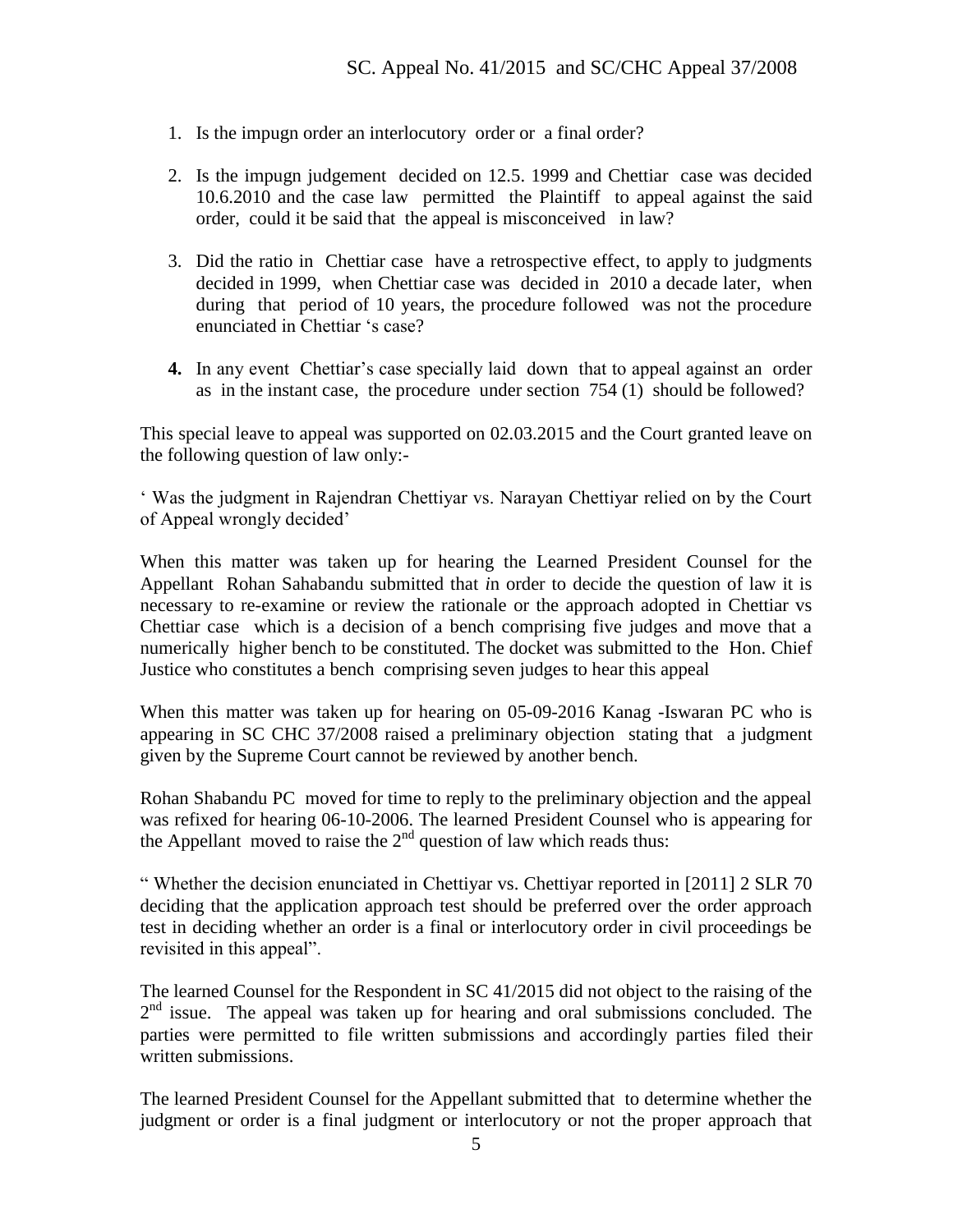should be adopted is the order approach and not the application approach adopted by the judgments in Ranjith vs Kusumawathi (supra) and Chettiar vs Chettiar (supra).

When deciding whether the order or judgment is a final judgment or interlocutory order our courts were throughout influenced by the judgments of the English Courts. The Courts of England adopted two different approaches from time to time.

Sir John Donaldson MR in White v. Brunton[1984] 2 ALL ER pp 606-608 referred to these approaches as the order approach and the application approach.

The order approach was adopted In Shubrook v.Tufnell, (1882) 9QBD621, [1881-8] ALL ER Rep 180 where Jessel, MR and Lindely, LJ held that an order is final if it finally determines the matter in litigation. Thus the issue of final and interlocutory, depended on the nature and the effect of the order made.

In Salaman v. Warnar & others , the Court of Appeal consisting of Lord Esher, MR, Fry and Lopes, LJJ. adopted the application approach and held that a 'final order' is one made on such an application or proceeding that, for whichever side the order was given, it will, if it stands, finally determine the matter in litigation.

In the above s case the Court held that an order made under Order xxv,, rr2 and 3 before the trial dismissing an action upon the hearing of a point of law raised by the Defendant that the statement of claim does not disclose a cause of action is not a final order within order lviii, r.3.

Thus according to Salaman vs Warner (supra) the issue of final or interlocutory depended on the nature of the application or proceedings giving rise to the order and not the order itself.

In Bozson v Altrincham Urban District Council,(1903) 1 KB 547,548,549 (C.A.)the Court of Appeal consisting of Earl of Halsbury, Lord Alverstorn, CJ, and Jeune P. reverted to the order approach.

Rohan Shabandu PC who is appearing for the Appellant submitted that the proper approach is the order approach which was adopted by Sharvananda J (then he was) in Siriwardena Vs Air Ceylon (supra) and not the application Approach adopted in Ranjith vs Kusumawathi (supra) and Chettiar vs Chettiar. ( However it is to be noted that nowhere in the judgment in Siriwardena vs.Air Ceylon there is an indication that Sharvananda J adopted the order approach.)

It is appropriate at this stage to refer to the cases of Siriwardene vs Air Ceylon (supra,) Ranjith vs Kusumawathi (supra) and Chettiar vs Chettiar(supra) to consider as to how this question was addressed and conclusions reached in those cases.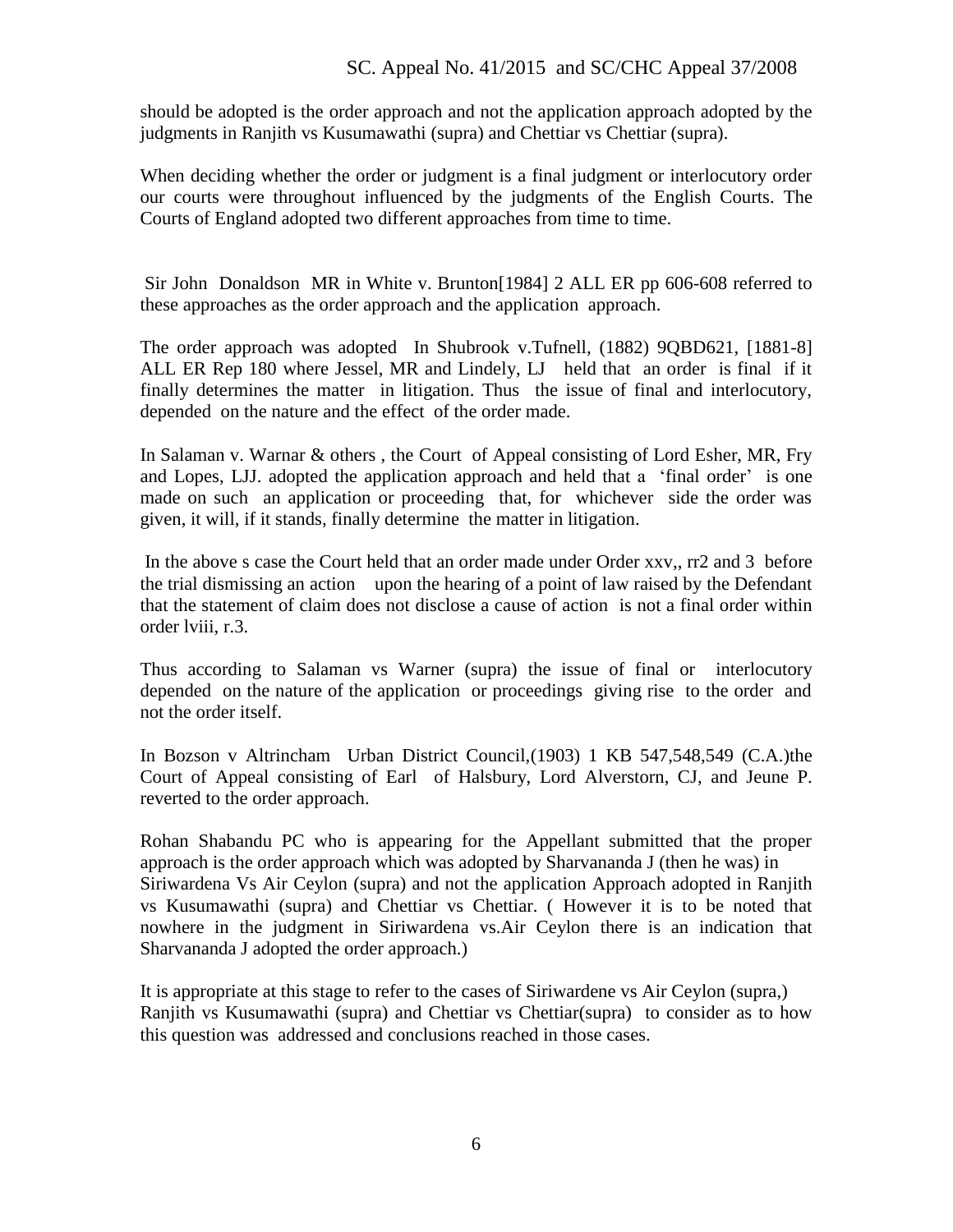## Siriwardana Vs. Air Ceylon Limited [1984] 3 Sr LR 286

In this case the Plaintiff obtained an exparte judgment against the Defendant and the decree was entered. The Defendant filed an application under section 189 of the Civil Procedure Code to amend the judgment and decree and accordingly the District Court by its order dated 10.05.82 amended the decree. The Plaintiff moved the Court of Appeal for leave to appeal against the order under section 754(1) of the Civil Procedure Code.

At the hearing of the application for leave, the Counsel for the Defendant-Respondent opposed the application of the Plaintiff on the ground that the order dated 10.05.82 made by the District Judge was a 'final order' having the effect of a final judgement under section 754(5) of the Civil Procedure Code , and that an appeal lay direct to the Court of Appeal under section 754(1) not with the leave of court, first had and obtained, in terms of section 754(2) of the Civil Procedure Code. He submitted that the application for leave to appeal was misconceived.

The Counsel for the Plaintiff contended that the order of the District Judge dated 10.5.82 was not a 'Judgement' but an "order" within the meaning of section 754(2) read with 754(5) of the Civil Procedure Code.

The Court of Appeal by its order dated 09.07.82 upheld the objection of the Counsel for the Defendant -Respondent and held that that the order made amending the Judgment and decree was a final order from which an appeal lay direct to that court under section 754(1) of the C.P.C. and refused with costs the application for leave to appeal.

The Plaintiff-Appellant has with the leave from this Court preferred this appeal against the order of the Court of Appeal dated 9.7.82 refusing his application for leave to appeal. The question that arose for determination is whether the order of the District Judge dated 10.5.82, amending the judgement and decree dated 13.03.80 is a "judgement" within the meaning of section 754(1) and 754(5) of the C.P.C. or and "order" within the meaning of section 754(2) and section 754(5) of the C.P.C.

It is appropriate at this stage to refer to section 754 of the Civil Procedure Code.

- " $754(1)$  Any person who shall be dissatisfied with any judgement, pronounced by any original court, in any civil action proceeding or matter to which he is a party may prefer an appeal to the Court of Appeal against such judgement for any error in fact or in law.
	- (2) Any person who shall be dissatisfied with any order made by any original court, in the course of any civil action, proceeding or matter to which he is, or seeks to be a party, may prefer an appeal to the Court of Appeal against such order for the correction of any error in fact or in law, with the leave of the Court of Appeal first had and obtained.
	- (3) …
	- $(4)$  ….
	- (5) Notwithstanding anything to the contrary in this Ordinance, for the purpose of this Chapter-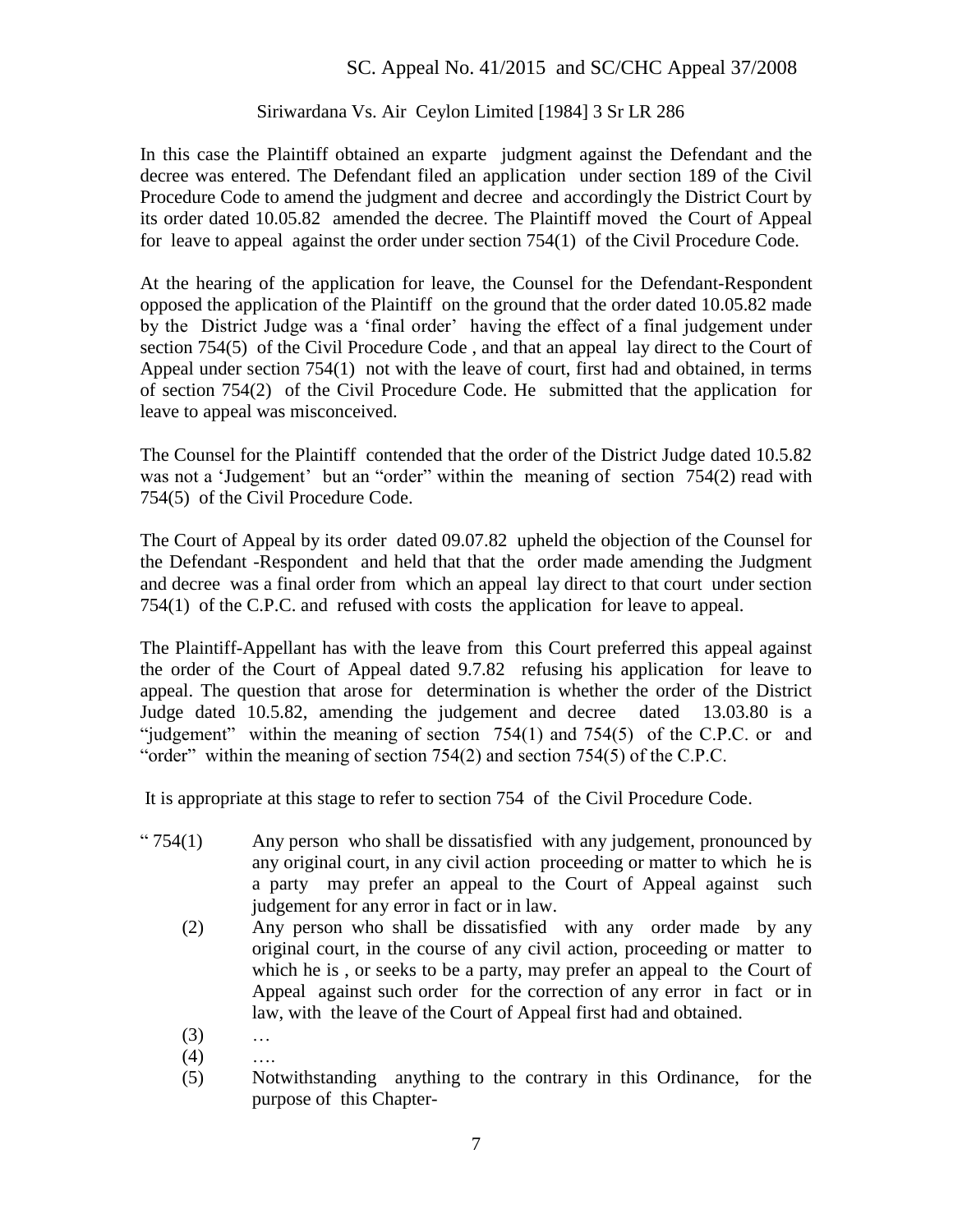"judgement" means any judgement or order having the effect of a final judgement made by any civil court; and

"Order" means the final expression of any decision in any civil action, proceeding or matter, which is not a judgement"

In this case the Court had to consider whether the amending of the judgment and decree under section 189 of the Civil Procedure Code is a judgment under section 754(1) or an order under section 754(2) of the Civil Procedure Code..

On this point Sharvananda J (as he then was) considered several English cases and judgements of the Privy Council which he referred to as guiding light followed by our Courts.

In Salaman Vs. Warner,(supra) , a question arose as to whether the order in question was a final order or an interlocutory one, Lord Esher M.R. laid down the test for determining the question as follows:

" The question must depend on what would be the result of the decision of the Divisional Court, assuming it to be given in favour of either of the parties. If their decision which ever way it is given, will if it stands finally dispose of the matter in dispute, I think that for the purpose of these Rules it is final. On the other hand, if their decision, if given in one way, will finally dispose of the matter in dispute , but, if given in the other, will allow the action to go on, then I think it is not final, but interlocutory".

In Bozson v. Altrincham Urban District Council(supra) an order was made in an action brought to recover damages for breach of contract, that the question of liability and breach of contract only was to be tried and that the rest of the case if any, was to go to an official referee. The trial Judge held that there was no binding contract between the parties and made an order dismissing the action. The question arose whether the order was a final or interlocutory order, for the purpose of appeal.

Lord Alverstone, C.J. then proceeded to lay down the proper test in the following words "It seems to me that the real test for determining this question ought to be this: Does the judgement or order as made, finally dispose of the rights of the parties ? If it does, then I think it ought to be treated as a final order, but if it does not, it is then, in my opinion an interlocutory order" the Earl of Halsbury also took the view that the order appealed from was a final order.

Swinfen Eady L.J. , in Isaac & Sons v. Salbstein (1916) 2 K.B. 139,147 reviewed all the earlier authorities and approved the test of finality stated by Lord Alverstone C.J. as putting the matter on the true foundation that what must be looked at is the order under appeal and whether it finally dispose of the rights of the parties.

Sharvananda J (as he then was) referred to several Privy Council cases which followed the test set down in Bozson's case. They are: Ramchand Manjimal v Goverdhandas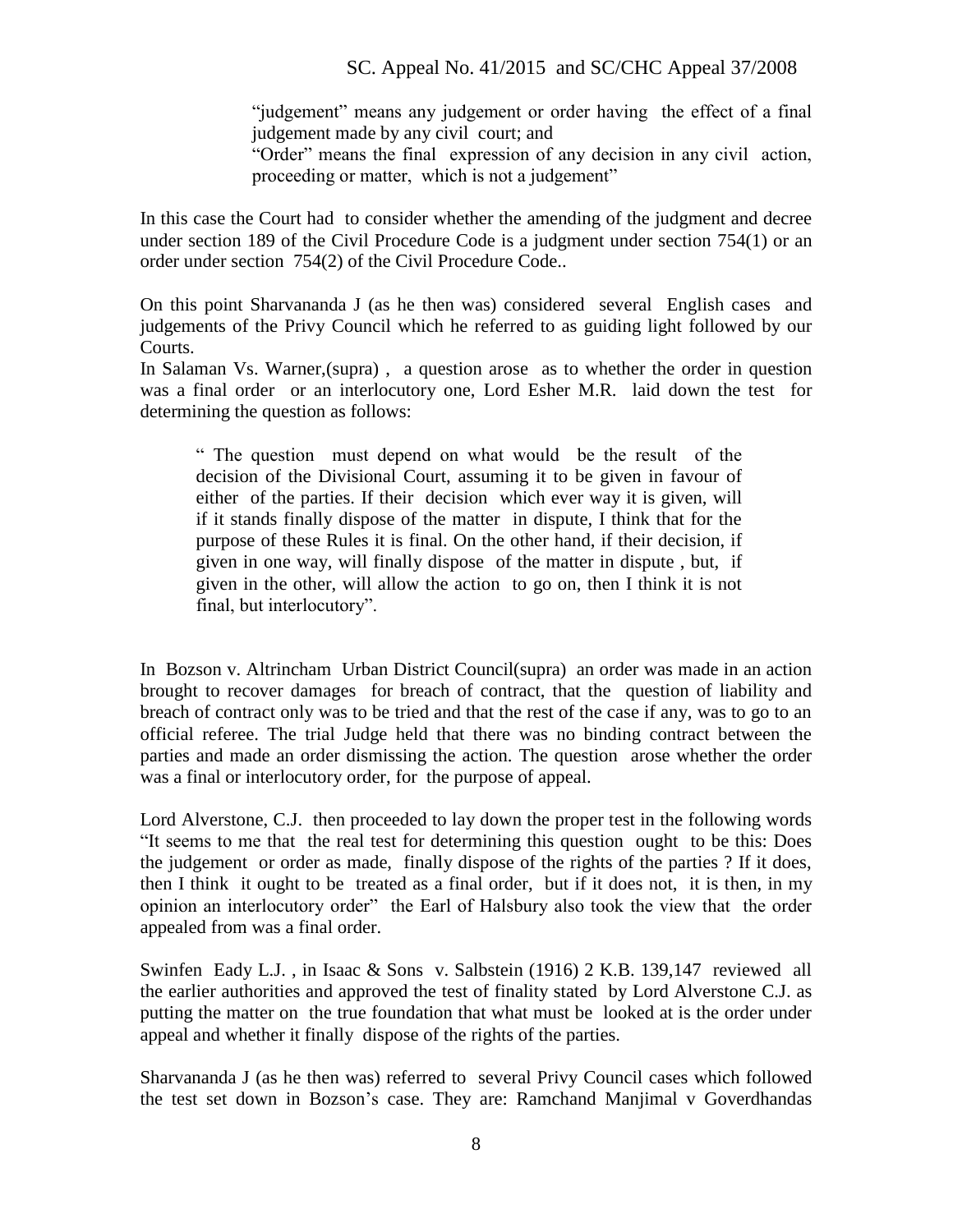Vishandas Ratanchand and others,, AIR 1920 P.C. 86,87 and Abdul Rahman and others v Cassim &Sons, AIR 1933 P.C. 58. 60

In the case of Ramachand Manjimal v. Goverdhandas Vishandas Ratanchand (supra) The question that arose is whether order refusing the stay was a final order or not. Viscount Cave in his judgement referred to the test laid down in Bozson's case (supra) and observed as follows:

"The effect of those and other judgements is that an order is final if it finally disposes of the rights of the parties. The orders now under appeal do not finally dispose of those rights, but leave them to be determined by the courts in the ordinary way. "

In Abdul Rahman and others v Cassim &Sons (supra) cited the judgment in of Ramachand Manjimal v. Goverdhandas Vishandas Ratanchand (supra)with approval and held:

"The effect of the Order from which it is here sought to appeal was not to dispose finally the rights of the parties. It no doubt decided an important and even a vital issue in the case, but it leaves the suit alive and provided for its trial in the ordinary way." It must be an order finally disposing of the rights of the parties.

Sharvananda J (as he then was) in Siriwardena Air Ceylon referred to the above cases with approval and proceeded to adopt test laid down in Bozsons case and held:

- 1) It must be an order finally disposing of the rights of the parties
- 2) The order cannot be treated to be a final order if the suit or action is still left a live suit or action for the purpose of determining the rights and liabilities of the parties in the ordinary way.
- 3) The finality of the order must be determined in relation to the suit.
- 4) The mere fact that a cardinal point in the suit has been decided or even a vital and important issue determined in the case is not enough to make an order, a final one.

Sharvananda J stated that in his view the word "Judgement" in 754(1 ) read with 754(5) of the C.P.C. has been used in the sense of a final determination of the rights of the parties in the proceedings, and comprised final orders besides the final declaration or determination of rights of parties which culminates in the entering of a decree in terms of section 188 of the CP.C. It is not restricted to the judgement referred to in section 184 of the CPC it is much wider.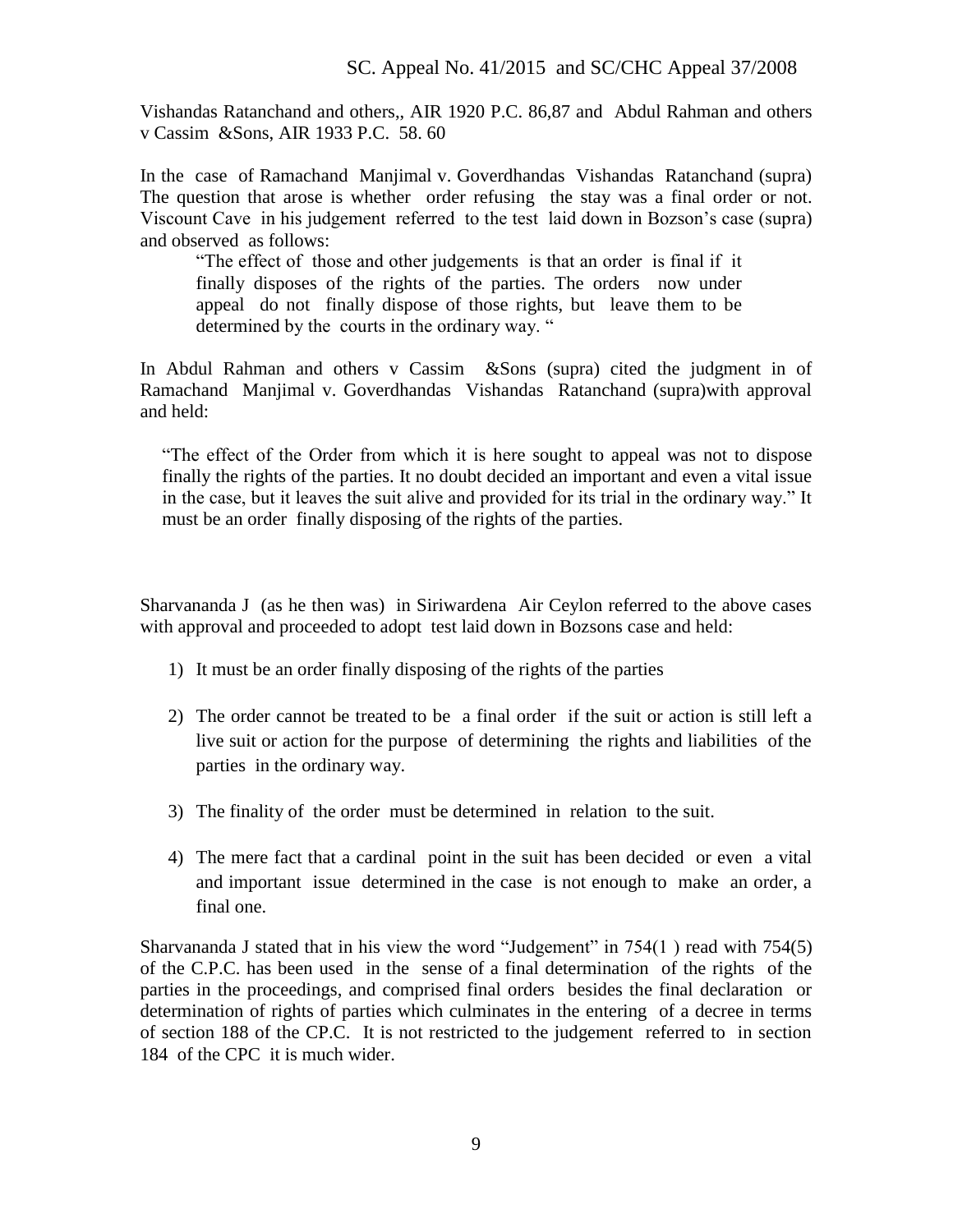#### Ranjit v. Kusumawathie and others [1998] 3 Sri L.R 233

This is partition action where the original  $4<sup>th</sup>$  Defendant having filed his statement of claim failed to appear at the trial and the evidence was led for the Plaintiff, other parties been absent the judgement and the interlocutory decree were entered accordingly. The original  $4^{th}$  Defendant applied to the trial Court, in terms of sub section  $48(4)(a)(iv)$  of the Partition Law, for special leave which permits a defaulting party to make an application to enter the case. The application for special leave was rejected by the District Court. The appellant then preferred an appeal to the Court of Appeal against the order, in terms of subsection 754(1) of the Civil Procedure Code as if that order made by the District Court was a "judgement". The Court of Appeal rejected the appeal on the basis that what was appealed from was an "order" within the meaning of subsection 754(2) of the CPC and that therefore an appeal could lie only with leave of the Court of Appeal first had and obtained. This appeal relates to that rejection.

The main issue is whether the refusal of the Application made under section 48 (4) (a) (iv) is a judgment contemplated under section 754 (1) or an order under 754 (2) of the Civil Procedure Code.

Dheerarathne J in his judgment referred to two virtually alternating tests that is the 'order' approach and 'application' approach adopted by different judges from time to time in the UK to determine what final orders and interlocutory orders were. He referred to several English cases which adopted the order approach as well as application approach.

The order approach was adopted in Shubrook v.Tufnell, where Jessel, MR and Lindely, LJ. held that an order is final if it finally determines the matter in litigation. Thus the issue of final and interlocutory, depended on the nature of the order made.

The application approach was adopted in Salaman v. Warnar & others (supra). It was held that the final order is one made on such application or proceeding that, for whichever side the order was given, it will, if it stands, finally determine the matter in litigation. Thus the issue of final or interlocutory depended on the nature of the application or proceedings giving rise to the order and not the order itself.

In Bozson v Altrincham Urban District Council, the Court of Appeal consisting of Earl of Halsbury, Lord Alverstorn, CJ, and Jeune P. reverted to the order approach.

In Salter Rex & Co. v. Gosh, Lord Denning, MR considered both approaches and he held that the application approach is the correct approach. He stated that: "There is a note in the Supreme Court Practice 1970 under RSC Ord 59, from which it appears that different tests have been stated from time to time as to what is final and what is interlocutory. In Standard Discount Co. v.. La Grange and Salaman v. Warner (supra) Lord Esher MR said that the test was the nature of the application to the court and not to the nature of the order which the court eventually made. But in Bozson v. Altrincham Urban District Council (supra) the court said that the test was the nature of the order as made. Lord Alverstone, CJ. said that test is; " ......that the test is whether the judgement or order, as made, finally dispose of the rights of the parties". Lord Alverstone, CJ was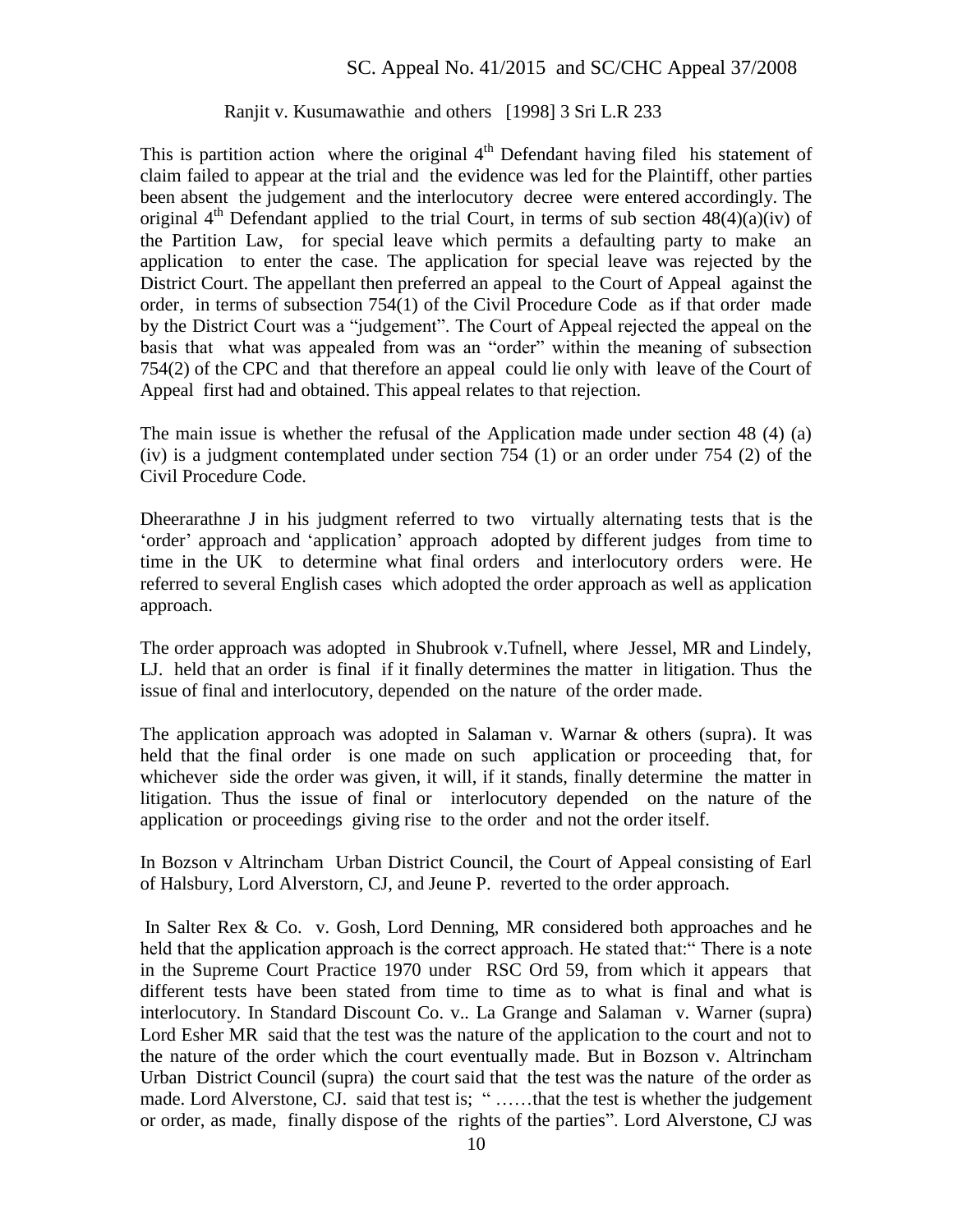right in logic , but Lord Esher MR was right in experience. Lord Esher, MR's test has always been applied in practice . For instance, an appeal from a judgement under RSC Ord 14(even apart from the new rule) has always been regarded as interlocutory and notice of appeal has to be lodged within 14 days . An appeal from an order striking out an action as being frivolous or vexatious, or as disclosing no reasonable cause of action, or dismissing it for want of prosecution – every such order is regarded as interlocutory; see Hunt v. Allied Bakeries Ltd. So I would apply Lord Esher MR's test to an order refusing a new trial. I look to the application for a new trial not to the order made."

Dheerarathne in his judgment stated that:

" A party to a partition action making an application in terms of subsection 48(4) (a) (iv) in order to establish his right, title or interest, has two hurdles to surmount . First he has to satisfy court, in terms of subsection (c) that (i) having filed his statement of claim and registered his address, he failed to appear at the trial owing to accident, misfortune or other unavoidable cause, and (ii) that he had a prima facie right, title or interest in the corpus, and (iii) that such right , title or interest has been extinguished or such party has been otherwise prejudicially affected by the interlocutory decree. Then only the court will grant special leave. After granting special leave , in terms of subsection (d), the court will settle in the form of issues the questions of fact and law arising from the pleadings relevant to the claim and then appoint a day for trial and determination of the issues. The second hurdle the party has to surmount is the determination of those issues by court after trial, in terms of subsection (e).

The order appealed from is an order made against the appellant at the first hurdle. Can one say that the order made on the application of the  $4<sup>th</sup>$  defendant is one such that whichever way the order was given, it would have finally determined the litigation?. Far from that, even if the order was given in favour of the appellant, he has to face the second hurdle, namely the trial to vindicate his claim"

Dheerarathne J followed the judgments of Lord Esher in Salaman vs Warner (supra), and Lord Denning's judgment in Salter Rex vs Gosh (supra) which adopted the application approach and held that the order appealed from is not a "judgement" within the meaning of subsections 754(1) and 754(5) of the CPC. The appeal was dismissed.

S.Rajendra Chettiar and others v. S.Narayanan Chettiar [2011] BALR 25, [2011] 2 SLR 70

The Plaintiff instituted action in the District Court of Colombo in case No. 428/T against the Trustees of the Hindu Temple known as "Kathirvelayuthan Swami Kovil" in terms of section 101 of the Trustees Ordinance. The  $2<sup>nd</sup>$  and  $3<sup>rd</sup>$  Appellants and later the1st and 4th Respondent by way of motions, brought to the attention of court that the Plaintiff's action is barred by positive rule of law and that the plaint ought to be rejected and the plaintiff's action be dismissed in limine under section 46(2) of the Civil Procedure Code. The Learned Additional District Judge upheld the preliminary objections and dismissed the action of the plaintiff.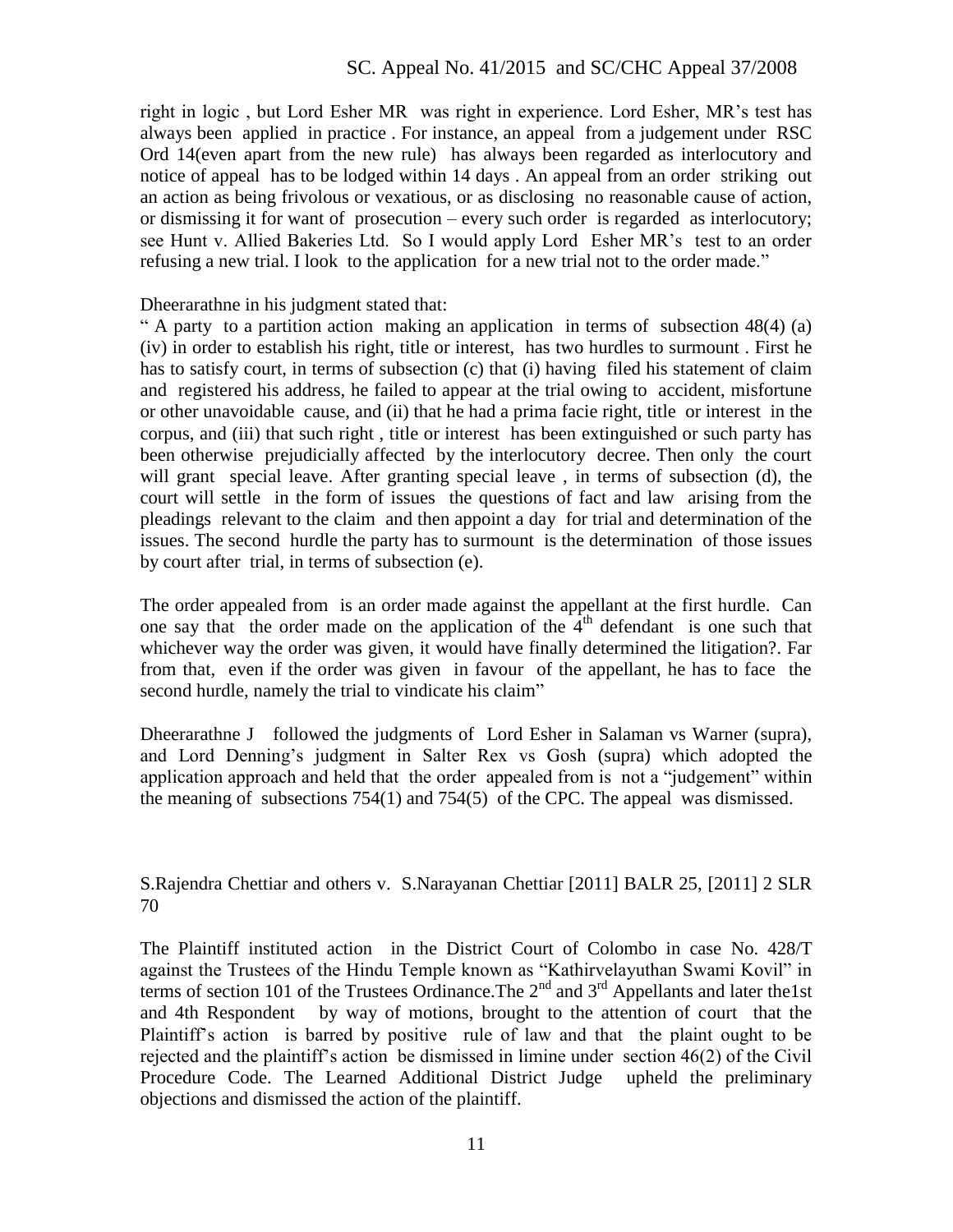The Plaintiff filed a leave to appeal application in terms of section 754(2) of the Civil Procedure Code. The learned Counsel for the Defendants raised a preliminary objection that the Plaintiff is not entitled to maintain the leave to appeal application, as the order dated 14.05.2008 is an order having the effect of a judgement and that the application of the Plaintiff seeking leave to appeal in terms of section 754 (2) of the Civil Procedure Code is misconceived in law.

The Provincial High Court of Civil Appeal held that the order dated 14.5.2008 of the District Judge is an interlocutory order and that in view of the test laid down by Sharvananda, J (as he then was) in Siriwardana v Air Ceylon Ltd.(supra), the order of the learned Additional District Judge was not an order having the effect of a Final Order. The Provincial High Court of Civil Appeal further held that the order made in terms of section 46 of the Civil Procedure Code, the rights of the parties have not yet been considered and therefore the rights of the parties have not been determined. Further under section 46(2) of the Civil Procedure Code the plaintiff is not precluded from presenting a fresh plain in respect of the same cause of action.

The Defendant Appellants filed a leave to appeal Application and obtained leave. The main question that has to be determined is whether the order made under section 46(1) of the Civil Procedure Code dismissing the action is a judgement contemplated under 754(1) or an order under 754(2).

At the time of granting leave there were two decisions of this court by numerically equal benches of this court , namely, Siriwardana v. Air Ceylon Ltd (supra) and Ranjit v. Kusumawathi (supra). In Siriwardana v Air Ceylon Sharvananda J. (as he then was ) according to Dheerarathne J adopted what is known as the 'order' approach whereas in Ranjith v. Kusumawathi (supra) Dheerarathne J adopted the application approach. In view of different approaches adopted by two numerically equal benches, on an application made by the Learned Counsel a direction was given to the Registrar to refer this matter to His Lordship the Chief Justice. His Lordship the Chief Justice nominated a bench comprising 5 judges which proceeded to hear this case. The bench presided over by Shirani Bandaranayake, J ( as she then was) considered all the cases referred to in the judgements in Siriwardana v Air Ceylon and Ranjith v. Kusumawathi.

When the matter was argued before the bench, the learned Counsel for the Appellants submitted that there can be only one judgement in an action that is under section 184 read with section 217 of the Civil Procedure Code and that judgement is considered as a final judgement. The orders having the effect of final judgement are the orders made under sections 387 and 388 in summery proceedings. All other orders are interlocutory orders contemplated under section 754(2) of the Civil Procedure Code.

Shirani Bandaranayake J.(as she then was) emphasized the fact that the interpretation given to judgement or order in section 754(5) applies only to appeals and revisions. The phrase " notwithstanding anything to the contrary in this ordinance for the purpose of this chapter" confirms this position.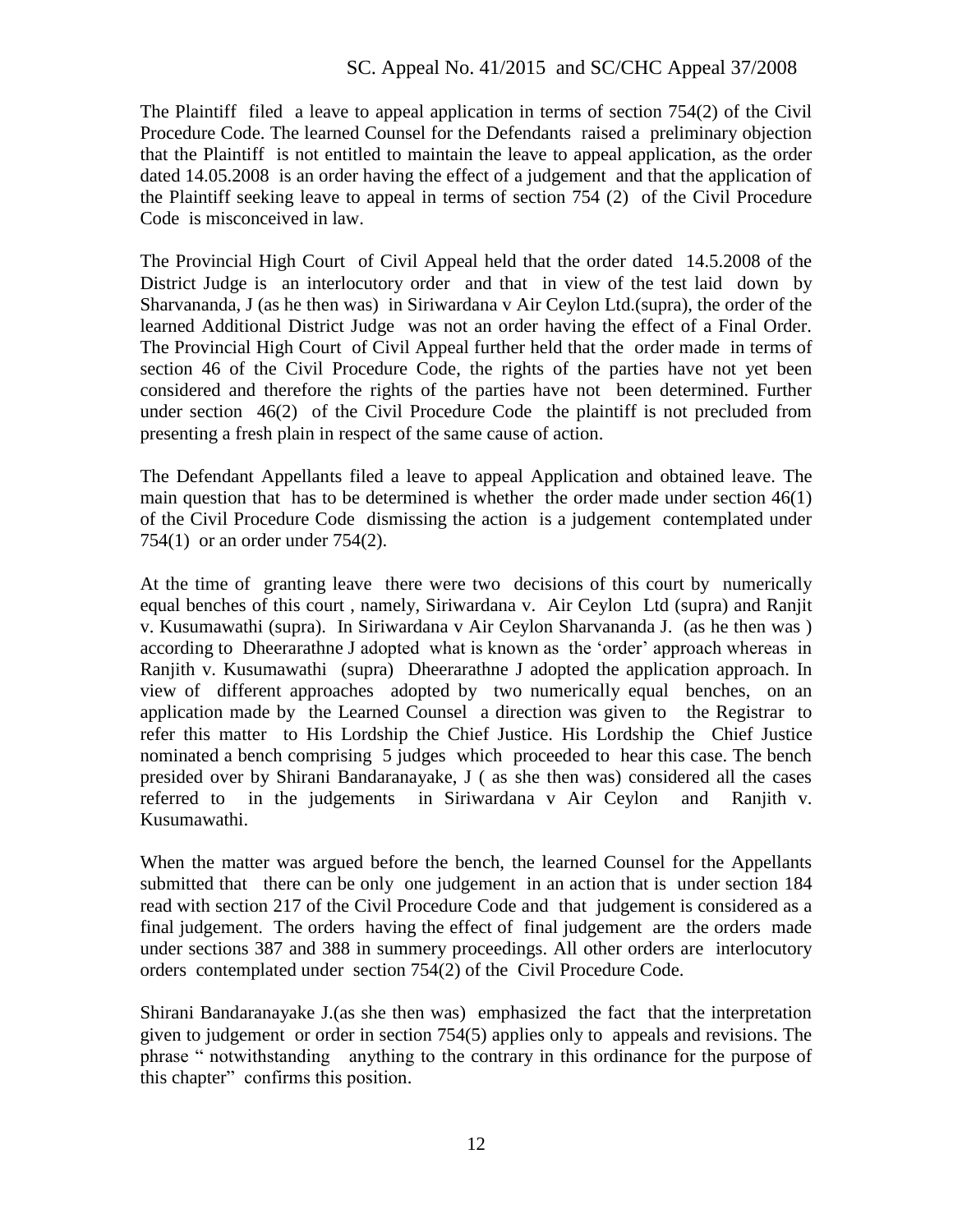Shirani Bandaranayake J (as she then was) did not follow the order approach adopted in Shubrook v Tufnel (supra) and Bozson v. Altrinchan Urban District Council (Supra). Shirani Bandaranayake J. cited with approval the judgements of Lord Esher MR in Standard Discount Co. v. La Grange(supra) and Salaman v Warner (supra), which adopted the application approach which was cited with approval by Lord J. Denning Salter Rex and Co. v. Gosh (supra).

According to the facts in this case action was dismissed under section 46(2) of the Civil Procedure Code for not complying with the positive rule of law. The merits of the case were not considered and the rights and liabilities of the parties were not determined. The case was dismissed purely on a procedural defect. Further in terms of Salaman v Warner if the decision is given in either way the case should be finally determined. But in this case objections were upheld and the action was dismissed. On the other hand if the objection were overruled case would have proceed to trial. Therefore it was held that the dismissal of the action is not a final order or a judgment.

The question of law to be determined.

In cases before us the question of law that has to be determine is whether the dismissal of actions are final judgments coming under section 754 (1) or orders made in the course of the action under 754 (2) of the Civil Procedure Code.

The section 754(1) refers to preferring of an appeal against a judgment pronounced by an original court in any civil action proceeding or matter whereas 754(2) refers to a leave to appeal application to be filed in respect an order.

It is advisable to refer to section 754(5) which interprets what is a final judgment and an order. The subsection reads thus:

"Notwithstanding anything to the contrary in this Ordinance, for the purpose of this chapter:

 "judgement" means any judgement or order having the effect of a final judgement made by any civil court; and

"Order" means the final expression of any decision in any civil action, proceeding or matter, which is not a judgement"

According to this interpretation section, appeals could be filed in respect of judgments or orders which are final judgements. In respect of other orders which are not final and considered as interlocutory orders leave to appeal applications have to be filed. In view of this definition it appears that judgements fall into two categories. Similarly orders also fall into two categories.

(A) Judgements which are final judgements

- (B) Judgements which are not final.
- (C ) Orders which area final judgements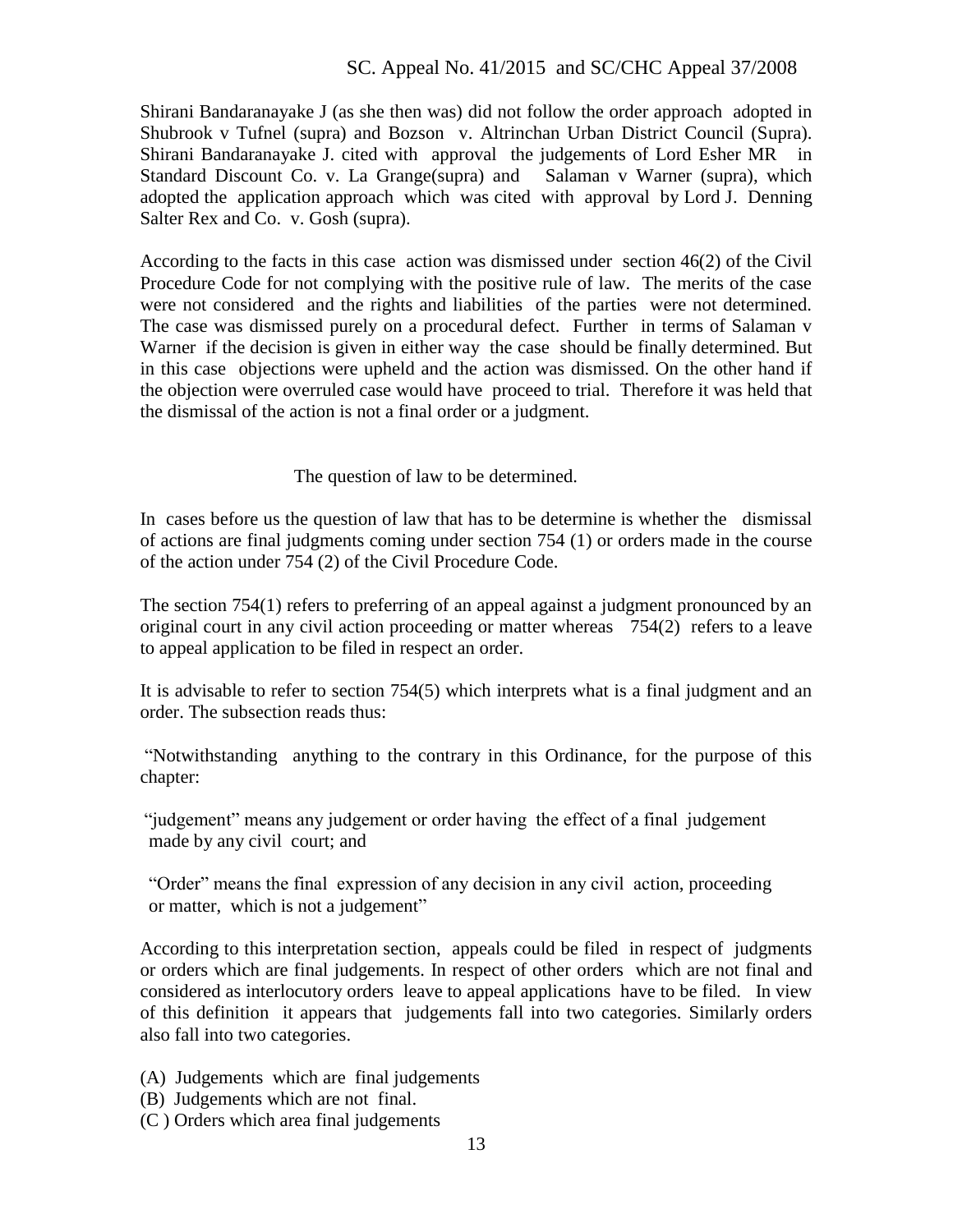(D) Orders which are interlocutory orders.

Therefore appeal could be filed in respect of judgements or orders which are final. In respect of other orders leave has to be first obtained. Therefore it appears that finality of the judgement or order that matters and not the name given as judgement or order.

In AG v. Piyasena 63 NLR pages 489 -501 dealing with orders of discharge and acquittal it was held that what is material is not the use of the language but the effect of the order. In a criminal case if a person is acquitted and if tried again, the accused could plead autrofois acquit similar to res judicata in a civil case. The acquittal is made on the merits of the case unlike an order of discharge. Therefore, one has to consider the nature and the effect of the judgement or order in determining whether it is a final order or a judgement. The issue is whether judgement or order finally determined the rights and liabilities of the parties.

At this stage it is appropriate to refer to section 184 of the Civil Procedure Code dealing with judgment and decree which reads thus:

184 (1) The Court, upon the evidence which has been duly taken or upon the facts admitted in the pleadings or otherwise, and after the parties have been heard either in person or by their respective counsel or registered attorneys ( or recognized agents), shall, after consultation with the assessors ( if any), pronounce judgement in open court, either at once or on some future day, of which notice shall be given to the parties or their registered attorneys at the termination of the trial.

There is no doubt that a judgment delivered under section 184 is a final judgment. It is given after considering the merits of the case and decides the rights and liabilities of the parties.

In Siriwardana v Air Ceylon (supra) leave to appeal application was filed against an amended judgement and decree entered under section 189 of the Civil Procedure Code. It was argued that there cannot be two judgments in a case. The amended judgement cannot be considered as a judgement. However, Sharvananda, J rejected that argument and held that "the amended judgment supersedes the earlier judgment made under section 184 and finally disposes of the rights of the parties, leaving nothing to be done for the purpose of determining the rights and liabilities of the parties''.

In Chettiar v Chettiar (Supra) the learned President Counsel for the Appellant submitted that there could be only one judgement in a case and the other orders are which are not final are all incidental orders. He submitted that "order having the effect of a final judgement" is only applicable in cases where no judgements are given and those are cases which are instituted under summery procedure. The counsel's contention is that the term judgements would mean judgements and decrees entered in terms of section 184 read with 217 of the Civil Procedure Code. The orders having the effect of a final judgement are in terms of section 387 and 388 of the Civil Procedure Code given under summery procedure. All other orders are considered as interlocutory orders.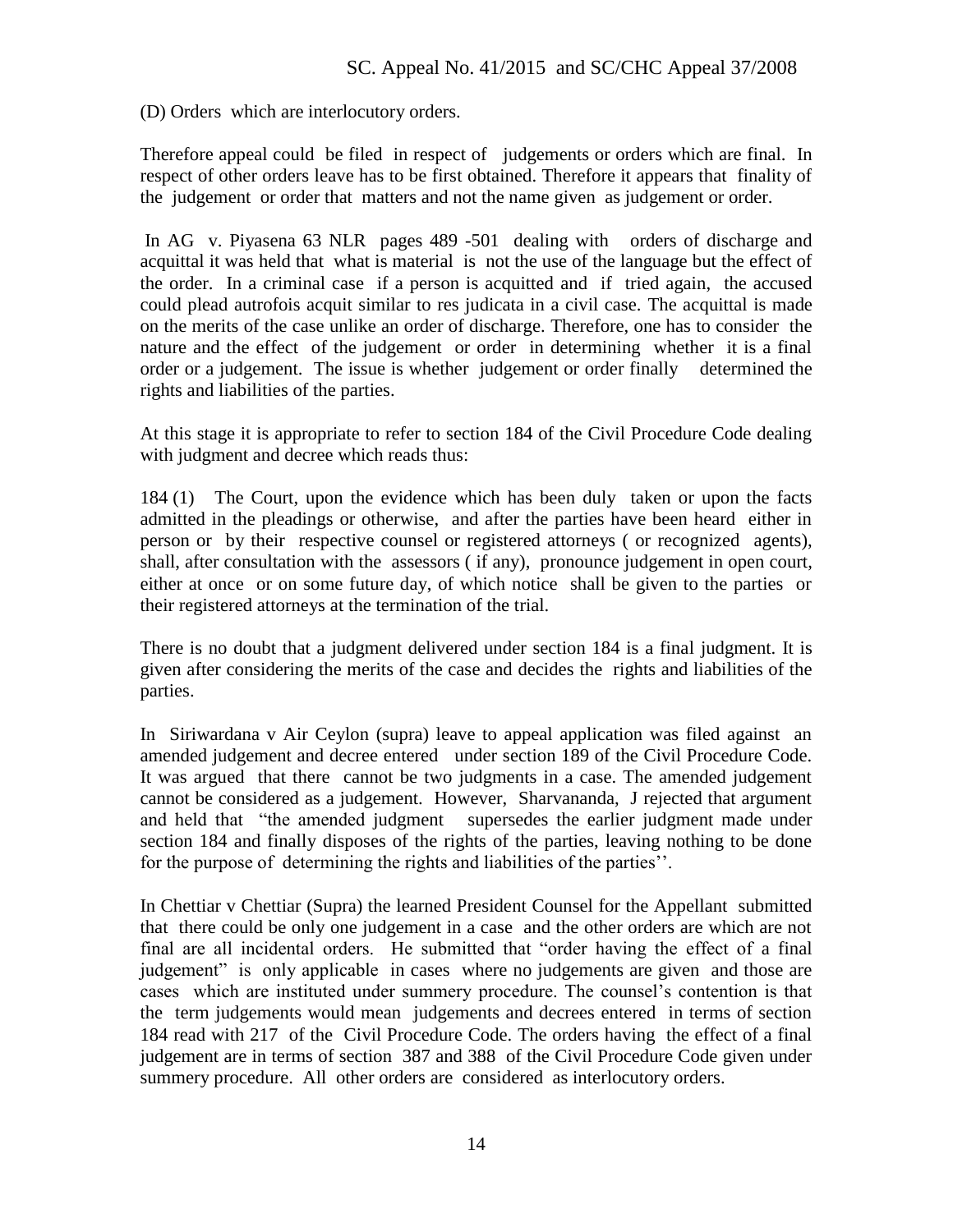The question that arises is what are the orders considered as final judgments. The orders made under summary procedure under sections 387 and 389, execution proceedings as held in Usoofs case (supra) and similar orders deciding finally the rights of the parties could be considered as final judgments. The orders made in the course of a civil action, proceeding or matter are considered as interlocutory orders.

In Usoof v. the National Bank of India (1958) 60 NLR 381 at 383 Sansoni J stated that" I do not see why there cannot be a final order or judgement even in execution proceedings, whether those proceedings are between the parties to the action or not; and so far that the judgement debtors in this case are concerned, they have, by the judgement of this court, finally lost their rights in the mortgaged property, and the execution proceedings are no longer live proceedings".

The court further held that the judgement of the Supreme Court dismissing an appeal from the order of the District Court refusing to set aside the sale of a property in execution of a mortgage decree is a "final judgement" within the meaning of Rule 1A of the schedule to the Appeals (Privy Council) Ordinance

In Ex parte Moore In Re Faithful 1885 QBD VOL XIV 627 ,632, the Earl of Selborne, L.C., expounded the meaning of final judgement in the following words:

"To constitute an order a final judgement nothing more is necessary than that there should be a proper litis contestatio, and a final adjudication between the parties to it on the merits

In two cases before us orders are made in respect of points of law raised by the parties. If the preliminary objections were rejected cases would have proceeded to trial. In both case at the time of dismissal rights of the parties were not determined.

In order to decide whether a order is a final judgment or not. it is my considered view that the proper approach is the approach adopted by lord Esher in Salaman vs Warner (supra) which was cited with approval by Lord Denning in Salter Rex vs Gosh (supra).It stated:

 "If their decision which ever way it is given, will if it stands finally dispose of the matter in dispute, I think that for the purpose of these Rules it is final. On the other hand, if their decision, if given in one way, will finally dispose of the matter in dispute, but, if given in the other, will allow the action to go on, then I think it is not final, but interlocutory".

 Therefore orders given in both cases are interlocutory orders and the proper course of action is to file leave to appeal application under section 754 (2) and not preferring and appeals under section 754(1)of the Civil Procedure Code.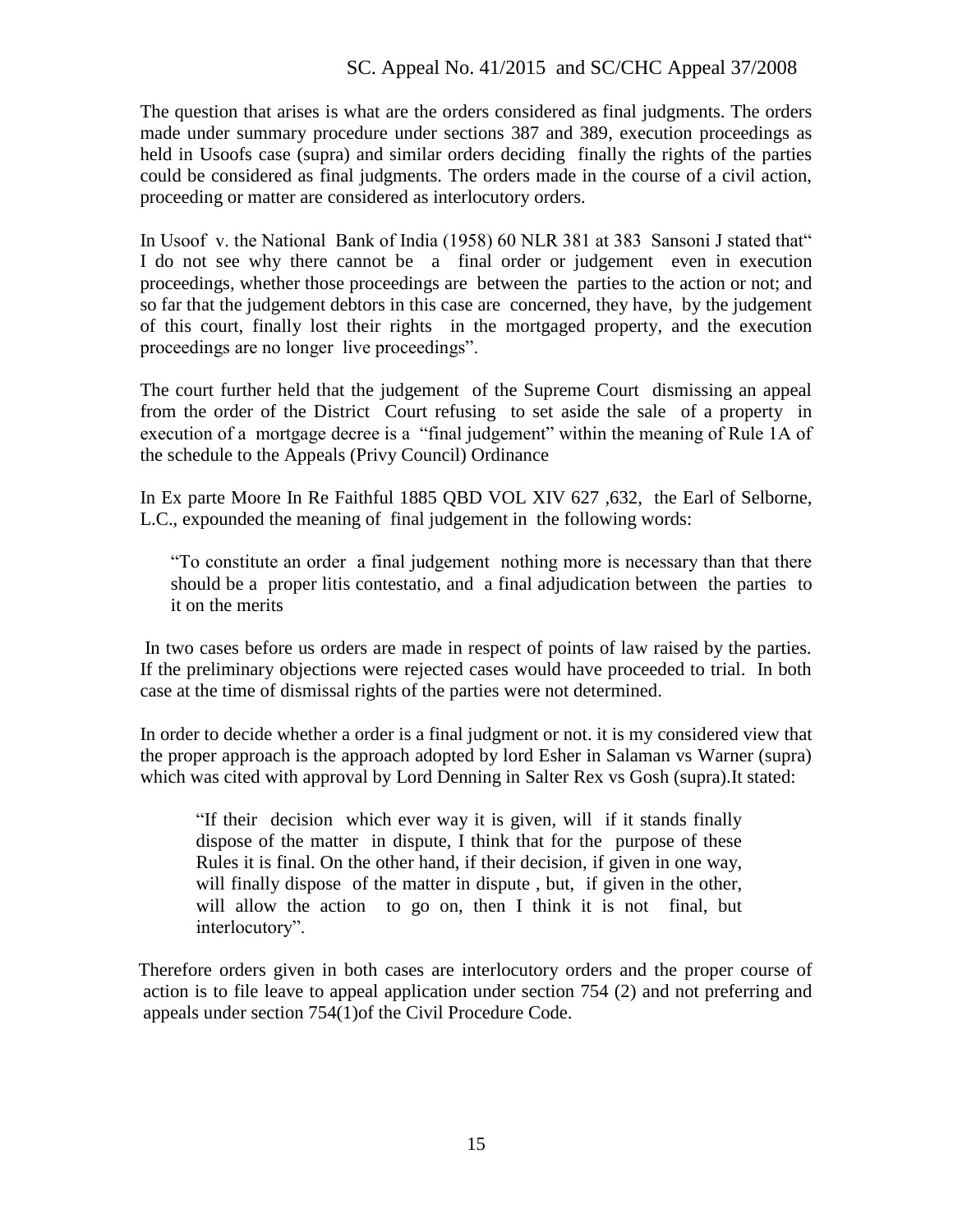## Judgments

## SC Appeal No.41/2015

In the case the Plaintiff's action was dismissed as the Plaintiff failed to aver in the plaint when and where the cause of action arose and thereby failed to comply with an imperative provision of the law. At the time of dismissal the rights and liabilities of the parties were not considered or determined .

The Plaintiff filed an appeal against the order under sec 754(1) of the Civil Procedure Code. The Defendants took up the position that dismissal of action under section 46 of the Civil Procedure Code is an order made under 754(2) of the Civil Procedure Code and the Plaintiff has no right of appeal as the said order is an interlocutory order and not a judgment. The Court of Appeal upheld the preliminary objection and dismissed the appeal. Against this order the Plaintiff-Appellant-Appellant filed a Leave to appeal application and obtained leave. We affirmed the Judgment of the Court of Appeal and dismissed the Appeal. No Costs.

## SC CHC Appeal 37/2008

The Plaintiff-Appellant filed case No. HC (Civil) 44/07/MR in the High Court of Western Province (exercising Civil Jurisdiction) known as Commercial High Court of Colombo against the Defendant-Respondent to enforce a Fire Insurance Contract entered into between the Defendant and claiming Rs. 5,350,000/- from the Defendant as compensation for damages caused to his stock in trade of his business due to a fire on  $1<sup>st</sup>$ January 2006.

In the Answer the Defendant took up the position that;

- i. The Plaintiff has failed to institute this action within three months of the date of rejection of the clam by the Defendant as required by clause 13 of the Fire Insurance Contract.
	- ii. The Plaintiff has failed to institute the said action within twelve months of the fire as required by clause 20 of the Fire Insurance Contract.
	- iii. The Plaintiff's action is time barred by clause 13 and 20 of the said Fire Insurance Contract.
	- iv. Therefore the Plaintiff action is prescribed and should be dismissed in limine.

The parties framed issues and the preliminary issues No 10 and 14 pertaining to prescription was taken up first. The Learned High Court Judge decided issue No. 10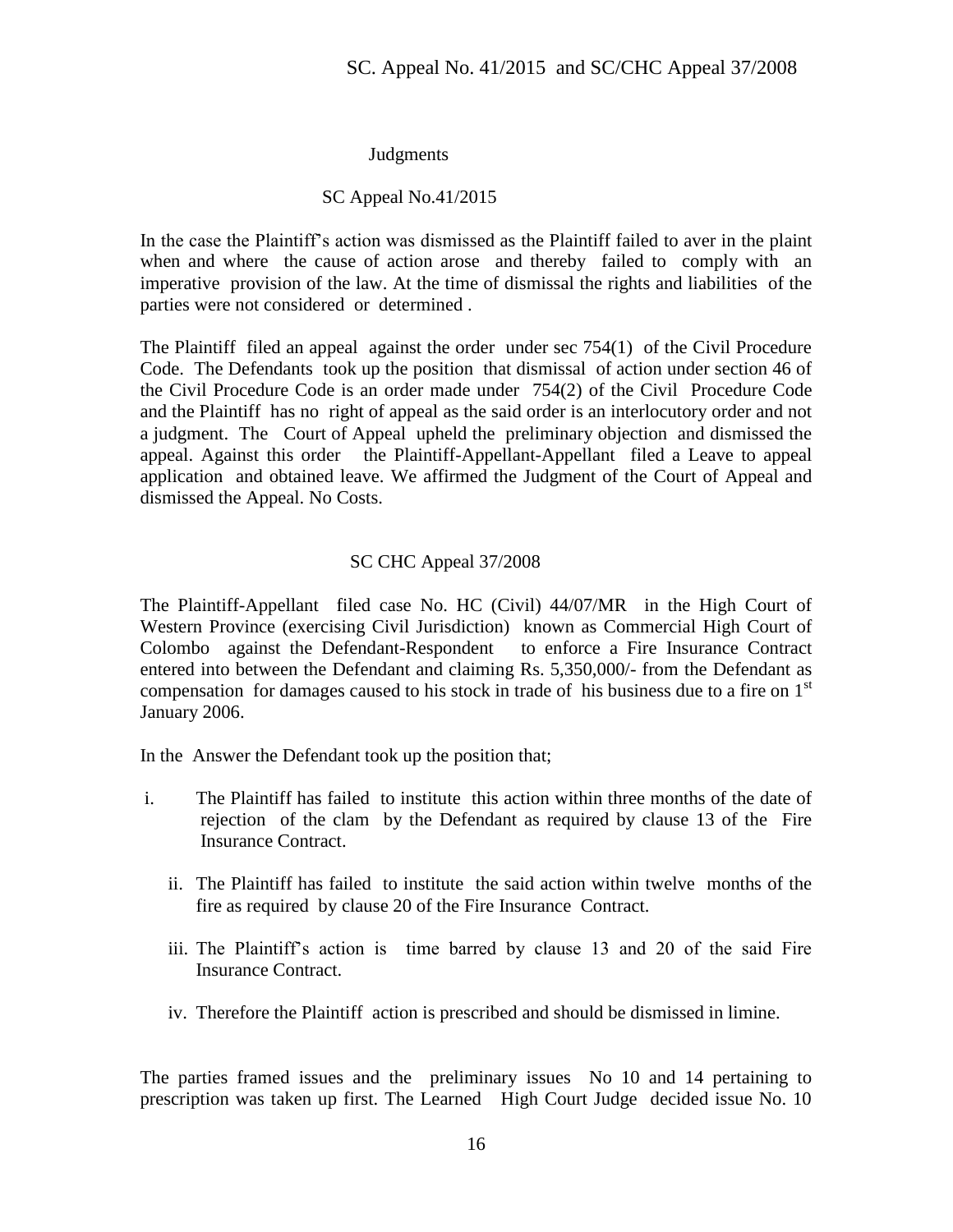to14 in favour of the Defendant and held that the Plaintiff's action is time barred under Clause 13 and 20 of the Fire Insurance Contract and the cause of action was prescribed. The Plaintiff's action was dismissed.

Being aggrieved by the said Order of the High Court Judge the Plaintiff-Appellant filed an appeal to this Court. It is the position of the Plaintiff-Appellant that section 6 of the Prescription Ordinance prevails over the clauses in Fire Insurance Contract.

The learned Counsel for the Defendant-Respondent raised a preliminary objection to the effect that the Plaintiff should have invoked the jurisdiction of the Court by way of a Leave to Appeal application and not by way of a final appeal. He submitted that Chettiar Vs. Chettiar reported in [2011] BALR page 25 and also report in [2011] 2 SLR page 70 is applicable to this case. However, Learned Counsel for the Plaintiff-Appellant submitted that judgement in Chettiar Vs. Chettiar was not delivered at the time the order was made in this case and he submitted that this an appropriate case to review the principle enunciated in Chettiar Vs. Chettiar.

In this case the High Court exercising Civil Jurisdiction commonly known as Commercial High Court upheld a preliminary objection and dismissed the plaint on the basis that the action is prescribed. The Plaintiff Appellant filed an appeal instead of a leave to appeal application. We hold that the order made by the High Court is an interlocutory order and the Plaintiff should have filed a leave to Appeal Application under section 754 (2) instead of filing an appeal under section 754 (1) of the Civil Procedure Code. We dismissed the Appeal. No. Cost.

Chief Justice

S.E. Wanasundera, PC J I agree

Judge of the Supreme Court

Sisira J. de Abrew, J. I agree

Judge of the Supreme Court

Priyantha Jayawardene, PC, J I agree

Judge of the Supreme Court